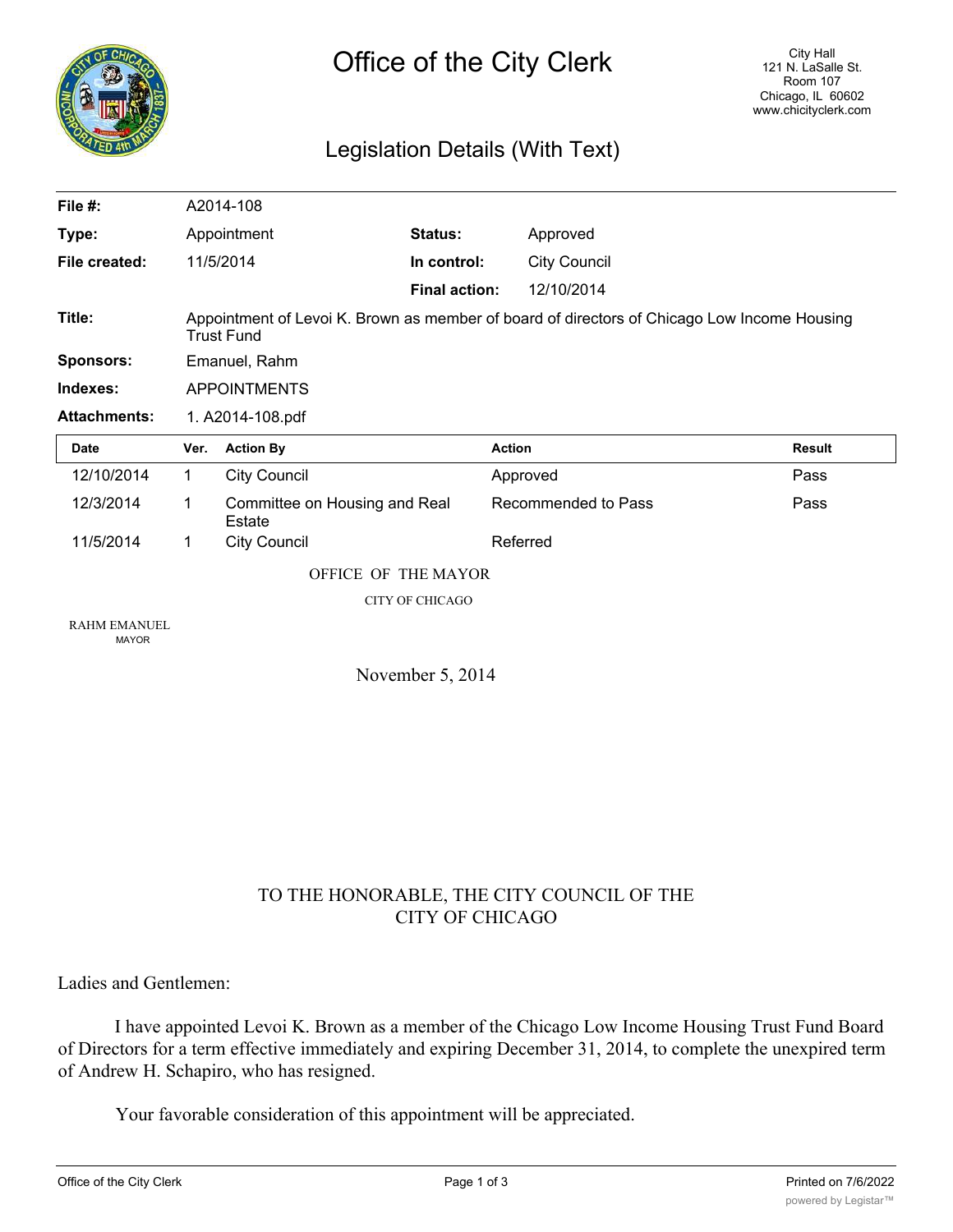#### **File #:** A2014-108, **Version:** 1

Mayor

Very truly yours,

City Council - City of Chicago City Hall, Room 200 121 North LaSalle Street Chicago, Illinois 60602 Telephone (312) 744-6102 Fax: (312) 744-0770

rsuarez@cityofchicago.org <mailto:rsuarez@cityofchicago.org>

# **RAY SUAREZ**

Vice Mayor - City of Chicago

**Alderman, 31 st Ward**

4502 West Fullerton Avenue Chicago, Illinois 60639 Telephone: (773) 276-9100 Fax: (773) 276-2596

www.ward31 <http://www.ward31> .com

Committee Memberships'

Housing and Real Estate (Chairman)

Committees, Rules and Ethics (Vice-Chairman)

Aviation

Budget and Government Operations Finance Transportation and Public Way Workforce Development and Audit

Zoning, Landmarks and Building Standards

**December 10, 2014 CHICAGO, ILLINOIS**

### **TO THE PRESIDENT AND MEMBERS OF THE CITY COUNCIL:**

**Your Committee on Housing and Real Estate which was referred a communication by the Honorable Rahm Emanuel, appointing Levoi K. Brown as a member of the Chicago Low Income Housing Trust Fund Board of Directors for a term effective immediately and expiring December 31, 2014, to complete the unexpired term of Andrew H. Schapiro, who has resigned.**